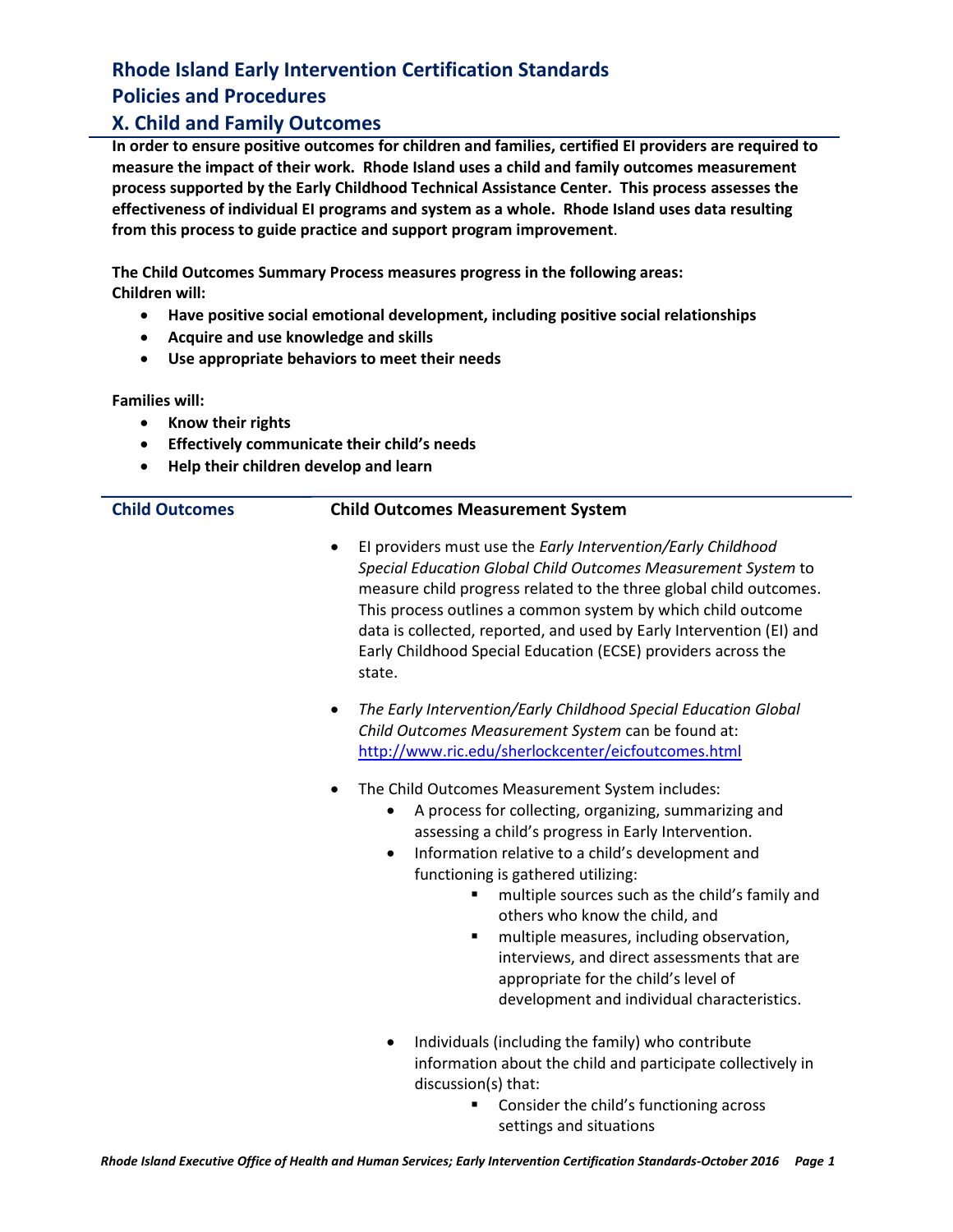**EXECOMPARE THE COMPARE COMPARE COMPARE COMPARE COMPARE COMPARE COMPARE COMPARE COMPARE COMPARE COMPARE COMPARE COMPARE COMPARE COMPARE COMPARE COMPARE COMPARE COMPARE COMPARE COMPARE COMPARE COMPARE COMPARE COMPARE COMPAR** peers

- **EXECULMINATE COMPOOE CONTROLLER** Culminate in an overall statement of child functioning comparing the child to typically developing peers. The statement is then converted into a numerical "rating".
- Consensus building conversations with families that include a verbal description of key phrases and characteristics (foundational, immediate foundational and age expected skills) of child functioning re: the three global child outcomes and not the numerical ratings.
- Documentation on the designated section of the RI Child Outcomes Summary Form that provides supporting evidence for the overall statement of functioning and corresponding rating in each outcome area (where applicable):
	- Age expected functioning
	- **IMMEDIATE:** Immediate foundational skills/functioning that is not age expected
	- Foundational skills/functioning that is not yet age expected
- The Child Outcomes Summary process occurs at entry to EI and is completed for:
	- All children who are referred to Early Intervention
	- Children enrolled in Early Intervention in second or third episodes as new referrals
- The Child Outcomes Summary Process is not completed at entry for:
	- Children who transfer from another EI Provider where an initial rating was already determined (new Provider will use original entry rating.)
- Child Outcomes Summary Process is completed at exit from EI:
	- For all children who have been in early intervention for at least 6 months (Calculation of time in EI begins from the initial IFSP start date).
	- For all children potentially eligible for special education services in coordination with Part B 619 (Early Childhood Special Education)
- Child Outcomes Measurement is not completed at exit from EI:
	- For children enrolled less than 6 months, or who have left early intervention services suddenly, and a rating cannot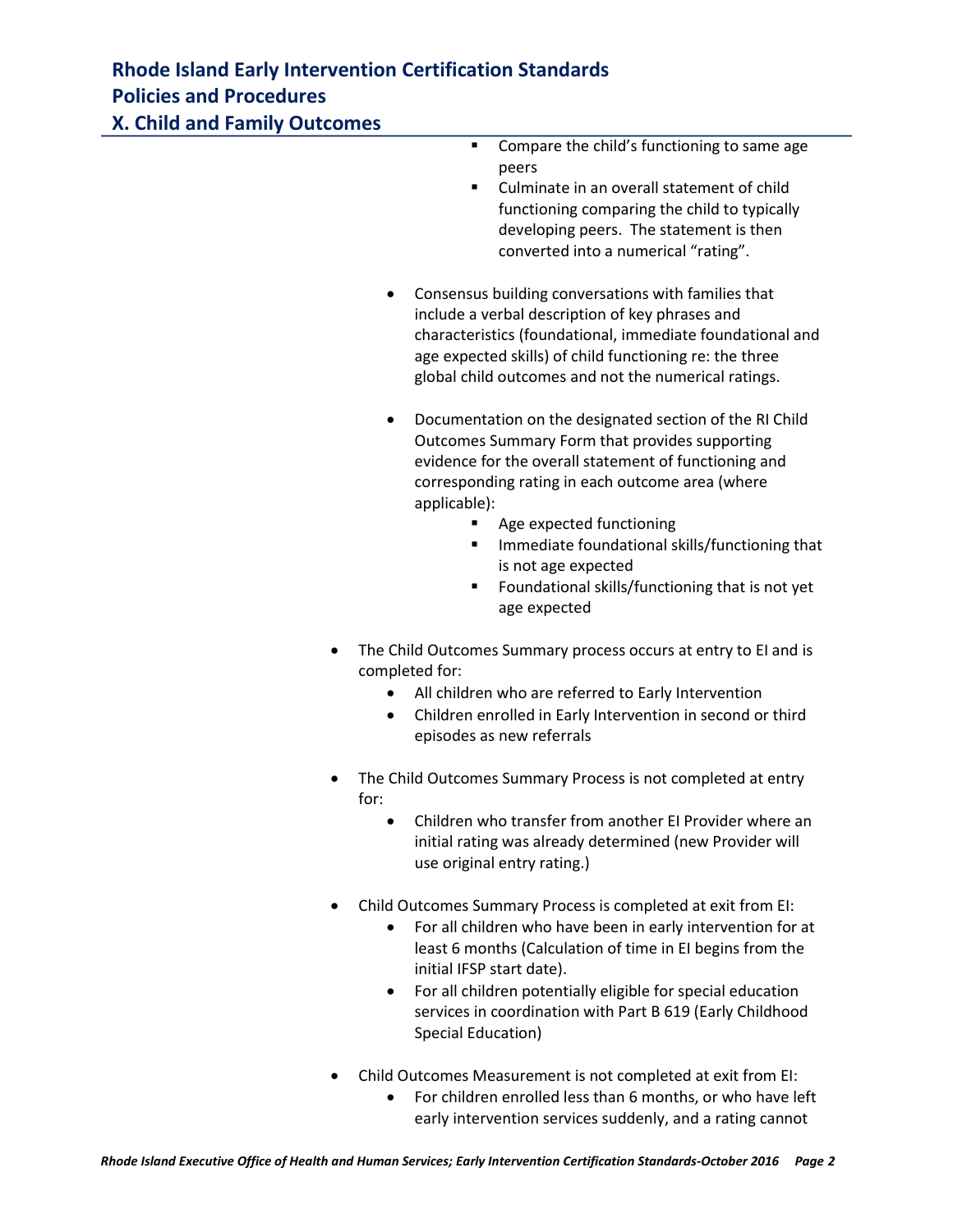| <b>X. Child and Family Outcomes</b>             |                                                                                                                                                                                                                                                                                                                                                                                                                                                                                                                                                                                                                                                                                                                                                                                                                                                                |  |
|-------------------------------------------------|----------------------------------------------------------------------------------------------------------------------------------------------------------------------------------------------------------------------------------------------------------------------------------------------------------------------------------------------------------------------------------------------------------------------------------------------------------------------------------------------------------------------------------------------------------------------------------------------------------------------------------------------------------------------------------------------------------------------------------------------------------------------------------------------------------------------------------------------------------------|--|
|                                                 | be completed due to lack of assessment information (via<br>an assessment tool; family interview; and/or child<br>observation)<br>The provider must document why a rating was not<br>٠<br>obtained on the RI Child Outcomes Summary Form.                                                                                                                                                                                                                                                                                                                                                                                                                                                                                                                                                                                                                       |  |
| <b>Family/Caregiver</b><br><b>Participation</b> | Input from families and other important sources such as<br>caregivers, El service providers, El/ECSE providers who may have<br>recently evaluated the child, early care and education providers,<br>the child's early childhood teacher, and any other individual who<br>knows the child must be effectively sought and included in the<br>assessment process. If sources other than the family cannot be<br>present at a meeting with the IFSP team to discuss and reach<br>consensus about how a child is functioning across settings, the EI<br>provider must find an alternative method for obtaining the<br>individual's input to ensure a complete picture of the child's<br>development and functioning.                                                                                                                                                |  |
| <b>Staff Training</b><br><b>Requirements</b>    | Staff must participate in documented training regarding the child<br>outcomes summary process before participating in child outcomes<br>measurement in order to guarantee valid and reliable data.                                                                                                                                                                                                                                                                                                                                                                                                                                                                                                                                                                                                                                                             |  |
|                                                 | Staff must demonstrate<br>an understanding of age-expected child development<br>$\bullet$<br>an understanding of functional versus developmental skills<br>٠<br>an ability to collect and review appropriate assessment<br>٠<br>information from multiple sources<br>an ability to differentiate child functional skills into 3<br>$\bullet$<br>areas: foundational skills, immediate foundational skills,<br>and age expected skills for each outcome<br>knowledge of how the family's culture, the child's use of<br>$\bullet$<br>assistive technology, the child's degree of sensory<br>impairment or prematurity, if any, may impact age<br>expectations<br>an understanding of the content of each outcome<br>٠<br>an understanding of how to use the 7 point scale in<br>٠<br>relation to foundational, immediate foundation and age<br>expected skills. |  |
| <b>Transition to Part C</b>                     | Child Outcomes Measurement for children exiting Early<br>Intervention transitioning from EI to ECSE occurs within the<br>structure of the ECSE system of referral, eligibility<br>determination, and IEP development. At the end of the<br>process EI and ECSE determine collaboratively a single<br>summary statement for each of the outcome areas.                                                                                                                                                                                                                                                                                                                                                                                                                                                                                                          |  |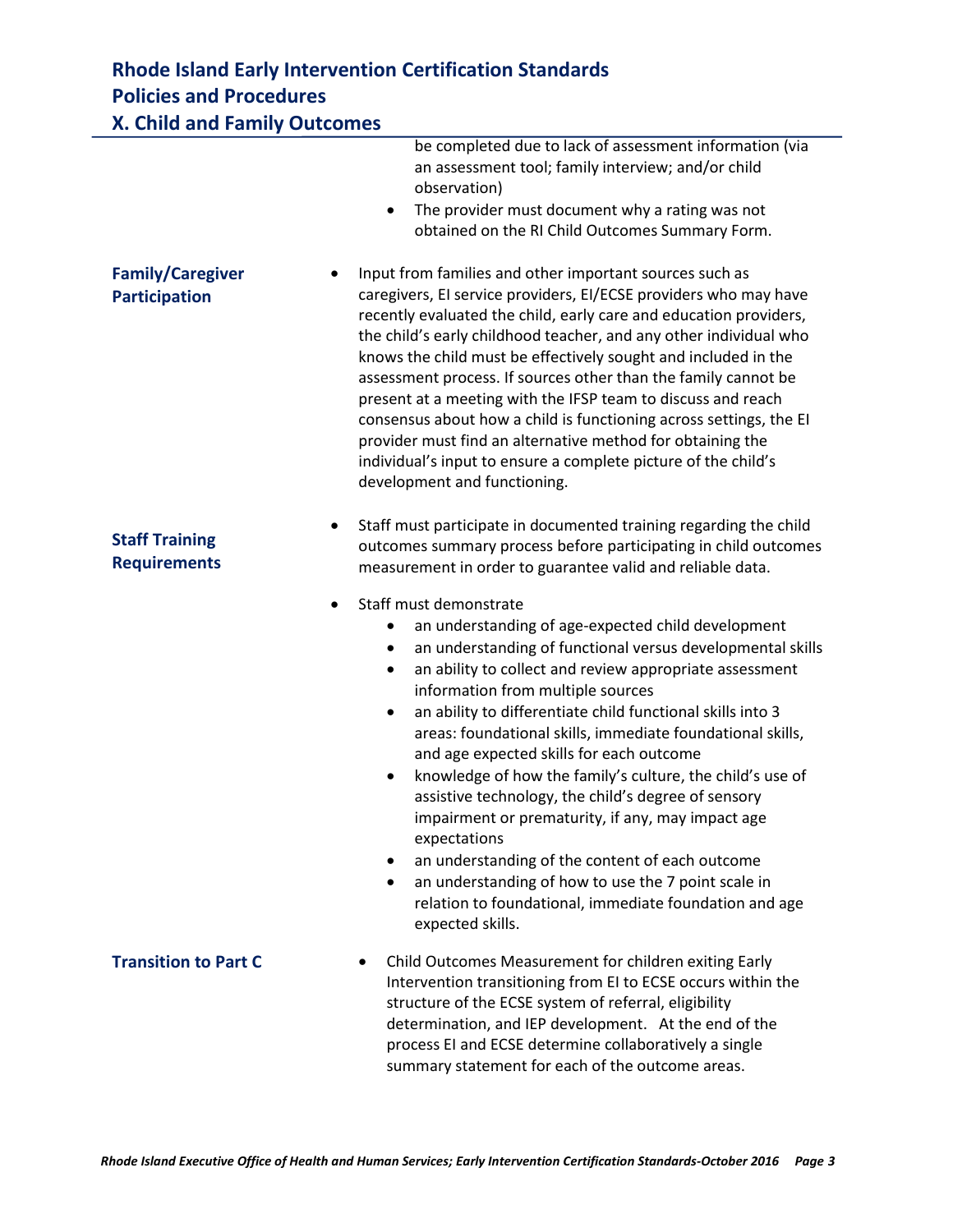#### **X. Child and Family Outcomes**

| Summary of the RI EI/ECSE Child Outcomes Process<br><b>Entry RI COS</b> |                                                                                                                                                                                                                                                                                                       |                                                                                                                                                                                                                                                                                                           |
|-------------------------------------------------------------------------|-------------------------------------------------------------------------------------------------------------------------------------------------------------------------------------------------------------------------------------------------------------------------------------------------------|-----------------------------------------------------------------------------------------------------------------------------------------------------------------------------------------------------------------------------------------------------------------------------------------------------------|
|                                                                         |                                                                                                                                                                                                                                                                                                       |                                                                                                                                                                                                                                                                                                           |
| <b>Between Intake and</b><br>multidisciplinary<br>evaluation/assessment | Discussion with the family (and others<br>with whom the child spends significant<br>amount of time) regarding child<br>functioning within each of the three<br>child outcomes across settings and<br>situations.                                                                                      | Document observed and reported skills and<br>behaviors and information gathered from<br>Guiding Questions on Section A of the RI<br>COS.                                                                                                                                                                  |
| At the Eligibility/IFSP Meeting                                         | Discuss information gathered between<br>intake and evaluation/assessment and<br>compare child functioning to same age<br>peers using the framework of: age<br>expected, immediate foundational, and<br>foundational in each of the outcome<br>areas.                                                  | Document child's functioning, behavior and<br>skills relating to each outcome area using<br>the framework of age expected; immediate<br>foundational; and foundational skills on<br>Section B of the RI COS.                                                                                              |
| <b>At IFSP Development</b>                                              | After considering information from all<br>sources (including the Routines Based<br>Interview ) and across settings the team<br>applies the criteria of the 7 point scale<br>and selects an overall statement of<br>functioning based on supporting<br>evidence documented on the RI COS<br>Section B. | Supporting evidence derived from the RBI is<br>added to Section B prior to the completion<br>of Section C<br>Document the overall statement of<br>functioning on Section C of the RI COS<br>The corresponding numerical rating is<br>recorded Section C of the RI COS and<br>submitted for data purposes. |

| Exit RI COS for children not transitioning to Part B |                                                                                                                                                                                                                  |                                                                                                                                                                                                              |
|------------------------------------------------------|------------------------------------------------------------------------------------------------------------------------------------------------------------------------------------------------------------------|--------------------------------------------------------------------------------------------------------------------------------------------------------------------------------------------------------------|
| <b>Timelines</b>                                     | Process                                                                                                                                                                                                          | Documentation                                                                                                                                                                                                |
| <b>Prior to Discharge</b>                            | Discussion with the family (and others<br>with whom the child spends significant<br>amount of time) regarding child<br>functioning within each of the three<br>child outcomes across settings and<br>situations. | Document observed and reported skills and<br>behaviors and information gathered from<br>Guiding Questions on Section A of the RI<br>COS.                                                                     |
|                                                      | Discuss information gathered and<br>compare child functioning to same age<br>peers using the framework of: age<br>expected, immediate foundational, and<br>foundational in each of the outcome<br>area.          | Document child's functioning, behavior and<br>skills relating to each outcome area using<br>the framework of age expected; immediate<br>foundational; and foundational skills on<br>Section B of the RI COS. |
|                                                      | After considering information from all<br>sources and across settings the team<br>applies the criteria of the 7 point scale<br>and selects an overall statement of                                               | Document the overall statement of<br>functioning on Section C of the RI COSF.<br>The corresponding numerical rating is                                                                                       |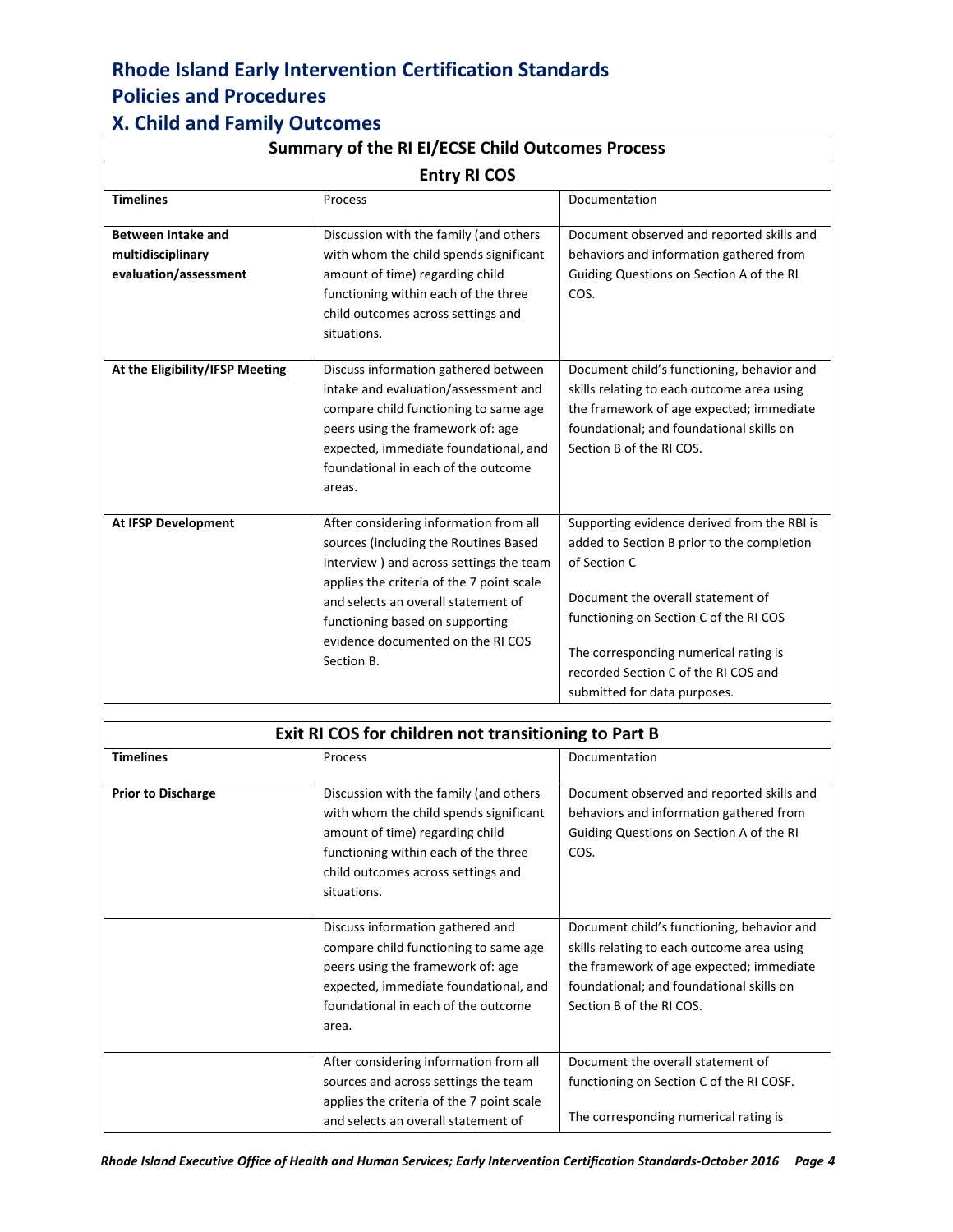#### **X. Child and Family Outcomes**

| functioning based on supporting<br>evidence documented on the RI Child<br>Outcomes Summary Form B. | recorded Section C of the RI COS.                                                                                                                         |
|----------------------------------------------------------------------------------------------------|-----------------------------------------------------------------------------------------------------------------------------------------------------------|
| The team answers the additional<br>Progress Question for each outcome.                             | Document the answer to the additional<br>Progress Question for each outcome on<br>Section C of the RI COS and submit the<br>completed form to data entry. |

| <b>Timelines</b>                             | Process                                                                                                                                                                                                                                                                                                                                                                      | Documentation                                                                                                                                                                                                                                                                                                                                                                                                |
|----------------------------------------------|------------------------------------------------------------------------------------------------------------------------------------------------------------------------------------------------------------------------------------------------------------------------------------------------------------------------------------------------------------------------------|--------------------------------------------------------------------------------------------------------------------------------------------------------------------------------------------------------------------------------------------------------------------------------------------------------------------------------------------------------------------------------------------------------------|
| <b>ECSE Referral Meeting</b><br>32 Months    | In preparation for ECSE Referral<br>Meeting, EI discusses child functioning<br>within each of the three child outcomes<br>across settings and situations, with the<br>family (and others with whom the child<br>spends significant amount of time).                                                                                                                          | El prepares draft of Section A with family<br>and sends draft to ECSE.<br>At the ECSE Referral Meeting EI facilitates<br>discussion of child's skills, behaviors and<br>functioning with the team.<br>ECSE adds to the EI draft of COS Section A at<br>the ECSE Referral Meeting and provides<br>copy to El.                                                                                                 |
| <b>ECSE Eligibility Meeting</b><br>34 Months | El prepares for the ECSE Eligibility<br>Meeting by consulting age anchoring<br>tools regarding information gathered<br>on section A and prepares to lead<br>discussion with family and ECSE of child<br>functioning in comparison to same age<br>peers using the framework of: age<br>expected, immediate foundational, and<br>foundational in each of the outcome<br>areas. | At the ECSE Eligibility Meeting, ECSE<br>updates the RI COSF A with any new<br>information by participants.<br>El facilitates discussion with team regarding<br>child's skills in comparison to same age<br>peers using the framework of age expected,<br>immediate foundational, and foundational<br>in each of the outcome areas.<br>ECSE documents on Section B of the RI COS<br>and provides copy to El. |
| <b>ECSE IEP Meeting by 36 Months</b>         | After considering information from all<br>sources and across settings the team<br>applies the criteria of the 7 point scale<br>and selects an overall statement of<br>functioning based on supporting<br>evidence documented on RI COS<br>Section B.                                                                                                                         | At the ECSE IEP Meeting ECSE updates<br>Section A and B with any new information<br>from participants; Section C is completed by<br>team and ECSE provides a copy to EI.<br>The corresponding numerical rating is<br>documented on Section C.                                                                                                                                                                |
|                                              |                                                                                                                                                                                                                                                                                                                                                                              | El documents the answer to the additional<br>Progress Question for each outcome area<br>on Section C of the RI COSF and submits the<br>completed form to data entry.                                                                                                                                                                                                                                         |

#### **Exit RI COS Transition from EI to Part B**